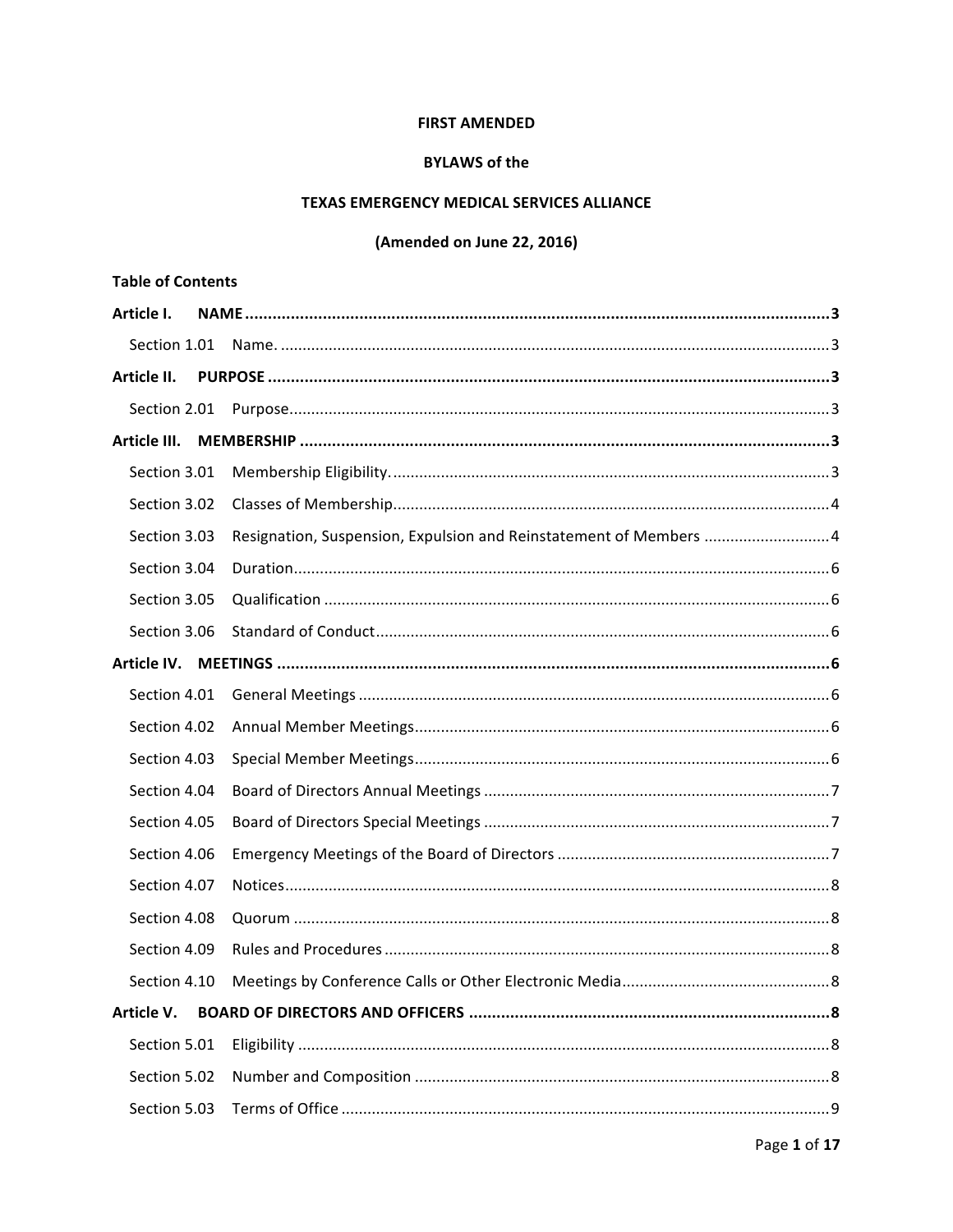| Section 5.04 |  |
|--------------|--|
| Section 5.05 |  |
| Section 5.06 |  |
| Section 5.07 |  |
| Section 5.08 |  |
| Section 5.09 |  |
| Section 5.10 |  |
| Section 5.11 |  |
| Section 5.12 |  |
| Section 5.13 |  |
| Section 5.14 |  |
|              |  |
| Section 6.01 |  |
| Section 6.02 |  |
| Section 6.03 |  |
| Section 6.04 |  |
| Section 6.05 |  |
| Section 6.06 |  |
| Section 6.07 |  |
|              |  |
| Section 7.01 |  |
|              |  |
|              |  |
|              |  |
| Section 8.01 |  |
| Section 8.02 |  |
| Section 8.03 |  |
| Section 8.04 |  |
| Section 8.05 |  |
| Section 8.06 |  |
| Section 8.07 |  |
| Section 8.08 |  |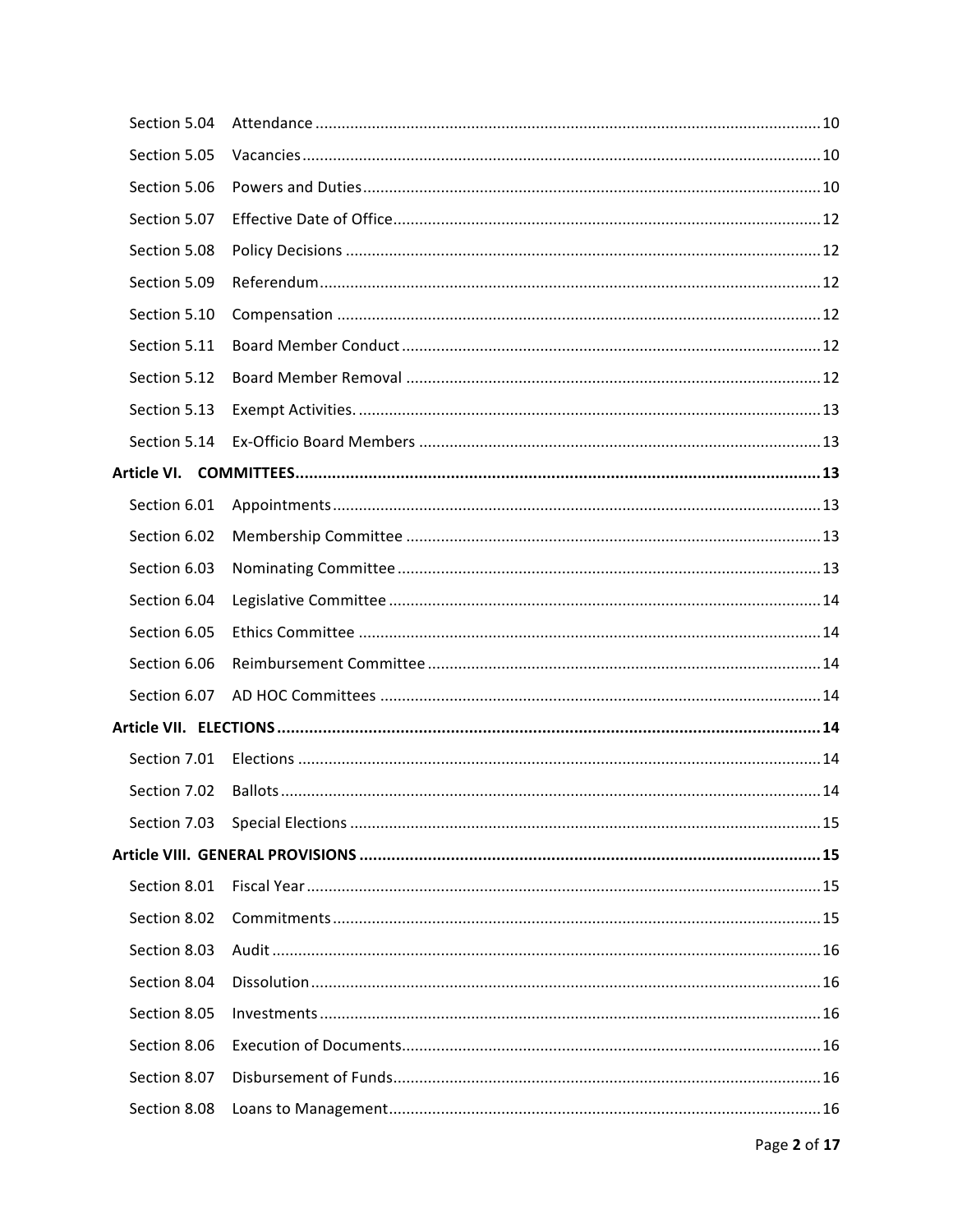### Article I. NAME

### Section 1.01 **Name.**

The name of this organization is the TEXAS EMERGENCY MEDICAL SERVICES ALLIANCE, INCORPORATED (hereinafter referred to as the "Alliance").

### Article II. PURPOSE

#### *Section 2.01 Purpose.*

The Alliance is organized for the primary purpose of promoting excellence and quality in the emergency medical services (EMS) and ambulance industry and in connection with these purposes to:

- a. Assist its members in meeting the purposes set forth in these by-laws through education, resources and communications
- b. Encourage the highest standards of ethics and conduct throughout the EMS and ambulance community;
- c. Encourage improvements in EMS and ambulance service standards;
- d. Promote cooperation among those who are directly or indirectly involved in the EMS and ambulance profession;
- e. Provide information to individuals and government entities and to advocate on matters pertaining to the EMS and ambulance industry; and
- f. Protect the interests of Alliance members and the public they serve.

### Article III. MEMBERSHIP

### Section 3.01 Membership Eligibility.

- a. Eligibility for membership shall be approved by a majority vote of the Board of Directors for each Member and shall not be denied for reason of race, color, religion, sex, age or national origin. Membership will be open to any organization or entity meeting the criteria established in Section 2 herein, and willing to abide by the by-laws of the Alliance.
- b. The Board of Directors shall appoint a standing "Membership Committee" made up of members of the Board and of Active Members. Section 6.2.2 describes the size and make-up of the Membership Committee. The role of the Membership Committee shall be to review all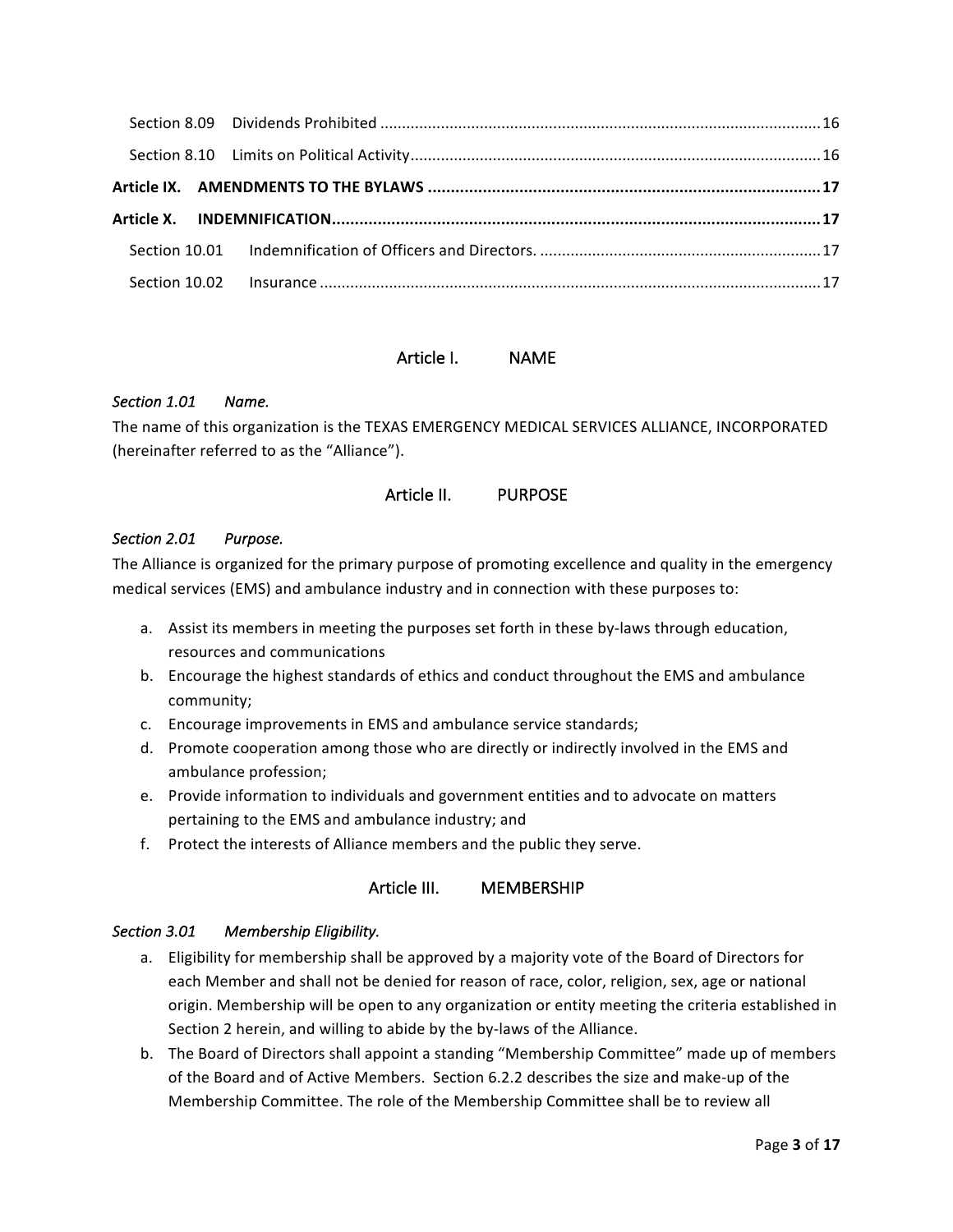applications for membership and recommend approval or disapproval of the application to the Board of Directors. Membership decisions shall be made at Regular Board Meetings.

- c. Organizations or persons that own, manage or control multiple Texas state licensed ambulance services shall apply for separate memberships for each licensed service.
- d. Agencies that have been in operation less than two years shall be granted full Active Member Status, including voting rights or the ability to hold elected office, after one year of Membership in the Alliance. Agencies that have been in operation greater than two years will be granted full Active Membership upon approval.
- e. Membership applications must include the names of all owners, officers, or individuals with control over the agency to determine if they are on an exclusion list for any payer or governmental agency.
- f. All initial and renewal applications for Active Member status shall include a minimum set of information about the agency as determined by the Alliance to include the agency's voting representative and their designee as well as that agency's dues as set by the Board of Directors.

### Section 3.02 Classes of Membership.

There are four (4) classes of membership in the Alliance, as hereinafter defined:

- a. Active Member (voting) This class of membership shall be held by any person representing a licensed Texas emergency medical services organization, service, or agency that operates ambulances. The Board shall establish procedures that guarantee every Active Member has a minimum of one voting designee regardless of size or organization type.
- b. Affiliate Member (non-voting) This class of membership shall be held by any individual, organization or entity engaged in the EMS and ambulance industry that does not operate an ambulance provider. This would include but not be limited to those engaged in the manufacturing, sale, rental or support of products, goods or services to the EMS and ambulance industry, First Responder Organizations, EMS Stakeholders and such ambulance providers or ambulance companies who are not licensed in the state of Texas, meeting and abiding by the membership standards and by-laws established by the Alliance.
- c. Honorary Member (non-voting) This class of membership shall be held by any individual or organization that has rendered distinguished service to the EMS and ambulance industry or related medical fields and may be elected as a lifetime honorary member of any affirmative vote of two-thirds of the Board of Directors.
- d. Individual Member (non-voting) This class of membership shall be held by individuals who are not associated with an ambulance provider but are interested in promoting the ambulance industry. This class of membership will not have a seat on the Board of Directors of the organization, and is not eligible to vote on issues brought before the membership.

### Section 3.03 Resignation, Suspension, Expulsion and Reinstatement of Members

a. Resignation - a member in good standing may tender his resignation, in writing, to the Secretary. No dues paid by the member for less than one year in advance of the date of resignation or for the current membership shall be refunded to the member. Such resignation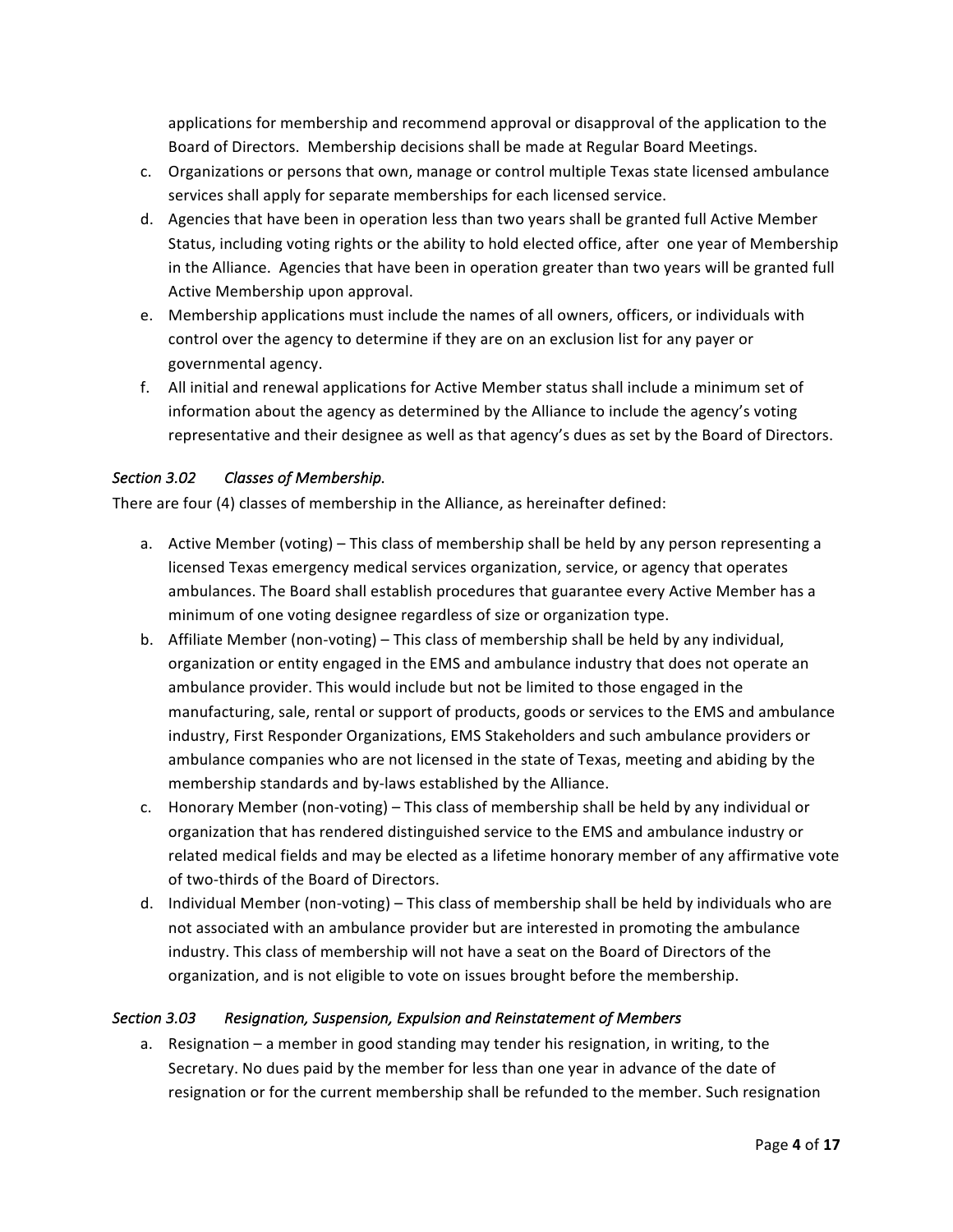shall not relieve the member so resigning of the obligation to pay all dues, assessments, or other charges theretofore accrued and unpaid up to and including the date of resignation.

- b. Suspension non-payment of dues. Any member whose dues to the Alliance shall remain unpaid sixty (60) days past the due date shall be billed again. If the dues remain unpaid ninety (90) days from the due date, the member shall be sent a notice, by certified mail with return receipt requested to the latest address as it appears on the records of the Alliance, stating that if such dues are not paid within fifteen (15) days from receipt, he shall cease to be a member in good standing of the Alliance, and shall lose all rights as a member. The Board may extend said time, as they feel necessary.
- c. Termination misconduct. Complaints may be made to the Alliance President for the expulsion of any member alleged to be guilty of misconduct as defined by the Standard of Conduct and/or the Alliance's Code of Ethics that is adverse to the welfare of the Alliance and its members. Such complaint shall be in writing and signed by three (3) or more members in good standing, stating specific reasons therefore. The President shall refer the complaint to the Alliance Ethics Committee for review. If the Ethics Committee believes the complaint has merit, they shall notify the accused member, by certified mail with return receipt requested to the latest address on the records of the Alliance, of the charges presented against it. The accused members shall have the right to prepare a written defense and appear for a hearing, before a meeting in Executive Session of the Ethics Committee of which meeting they shall be notified of at least thirty (30) days in advance. At the completion of this process, the Ethics Committee shall refer the complaint back to the President with their recommendations. The Board of Directors shall review the recommendations of the Ethics Committee, and if, in their opinion the charges are sustained, the member may be expelled or permitted to resign. If the Ethics Committee believes the complaint does not have merit, they shall notify the President of their findings and the matter shall be closed. If the complaint involves the President, this process shall then be conducted by the President-Elect. To the extent applicable law permits, full and complete confidentiality of all matters regarding any complaint shall be maintained during the process and after the process is concluded. All complaints received by the Alliance shall be reviewed and completed within ninety (90) days of receipt.
- d. Reinstatement upon written request, filed with the Secretary, the Board of Directors by affirmative vote of two-thirds of the members of the Board, may reinstate a former member to the membership upon such terms as the Board may deem appropriate in accordance with the by-laws.
- e. Transferability upon change in operative control or ownership of an active member organization, membership may be transferred to a successor organization, subject to ratification by a 2/3 majority vote of the Board of Directors as long as the successor meets all membership requirements.
- f. Membership Dues the Board of Directors shall have the authority to determine the amount of initiation fee, if any, and annual dues payable by the members by each member class.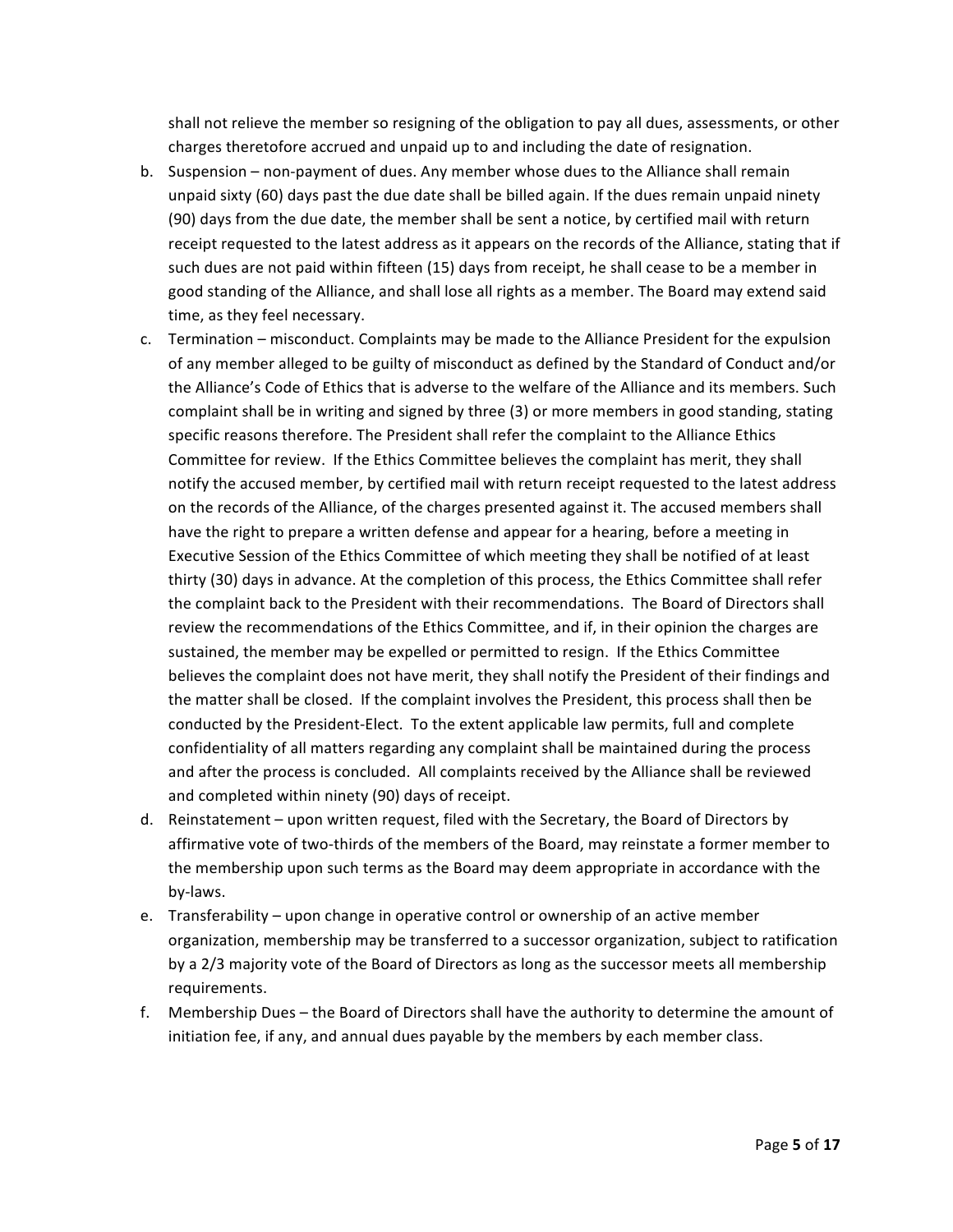### *Section 3.04 Duration*

Membership of a person or organization eligible under Article III, Section 1, shall commence with the acceptance of an application by the Board of Directors and shall continue until termination as provided in Section 6 of this Article.

### *Section 3.05 Qualification*

As a condition of membership in the Alliance, each member is to continuously conform to the provisions of the Alliance's Certificate of Formation, Bylaws, Standard of Conduct as discussed in Article III, Section 6, Code of Ethics, and any amendments thereto, in addition to such other provisions as set forth in these Bylaws.

### *Section 3.06 Standard of Conduct*

In order to be considered for membership or retain membership in good standing, no person or organization can be found to have committed any violation listed below:

- a. Conviction of any Federal, State or local laws including fraud, larceny, bribery or other egregious felonies that would have deleterious effects on the ambulance industry.
- b. Falsification of any information submitted to the Alliance.
- c. Failure to meet any financial obligation justly due the Alliance.
- d. Violation of the Alliance's adopted Code of Ethics
- e. Willful acts that discredit the Alliance.
- f. Representing the Alliance or expressing an opinion in the name of the Alliance without official authority.
- g. Theft or misappropriation of any property or any act to defraud the Alliance.
- h. Any inappropriate use of Alliance material, resources and/or information.
- i. Recruitment of employees of other Alliance Members at any Alliance sponsored function.

## Article IV. MEETINGS

#### *Section 4.01 General Meetings*

General meetings of the members shall be held in different locations throughout Texas and at such other places as may be determined by the Board of Directors.

### *Section 4.02 Annual Member Meetings*

Members Annual Meeting. There shall be at least an annual meeting of the members of the Alliance at a time and place to be designated by the Board of Directors. The purposes of the meeting shall be the: (a) election of Directors and Officers; (b) transaction of Alliance business, and (c) holding of an annual convention. Written notice of the annual meeting shall be provided to all members at least forty-five (45) days prior to the date of the annual meeting.

### *Section 4.03 Special Member Meetings*

Special meetings of the Alliance may be called by the President, a majority of the Board of Directors, or not less than twenty-five percent (25%) of the Active Members in good standing. The place and time of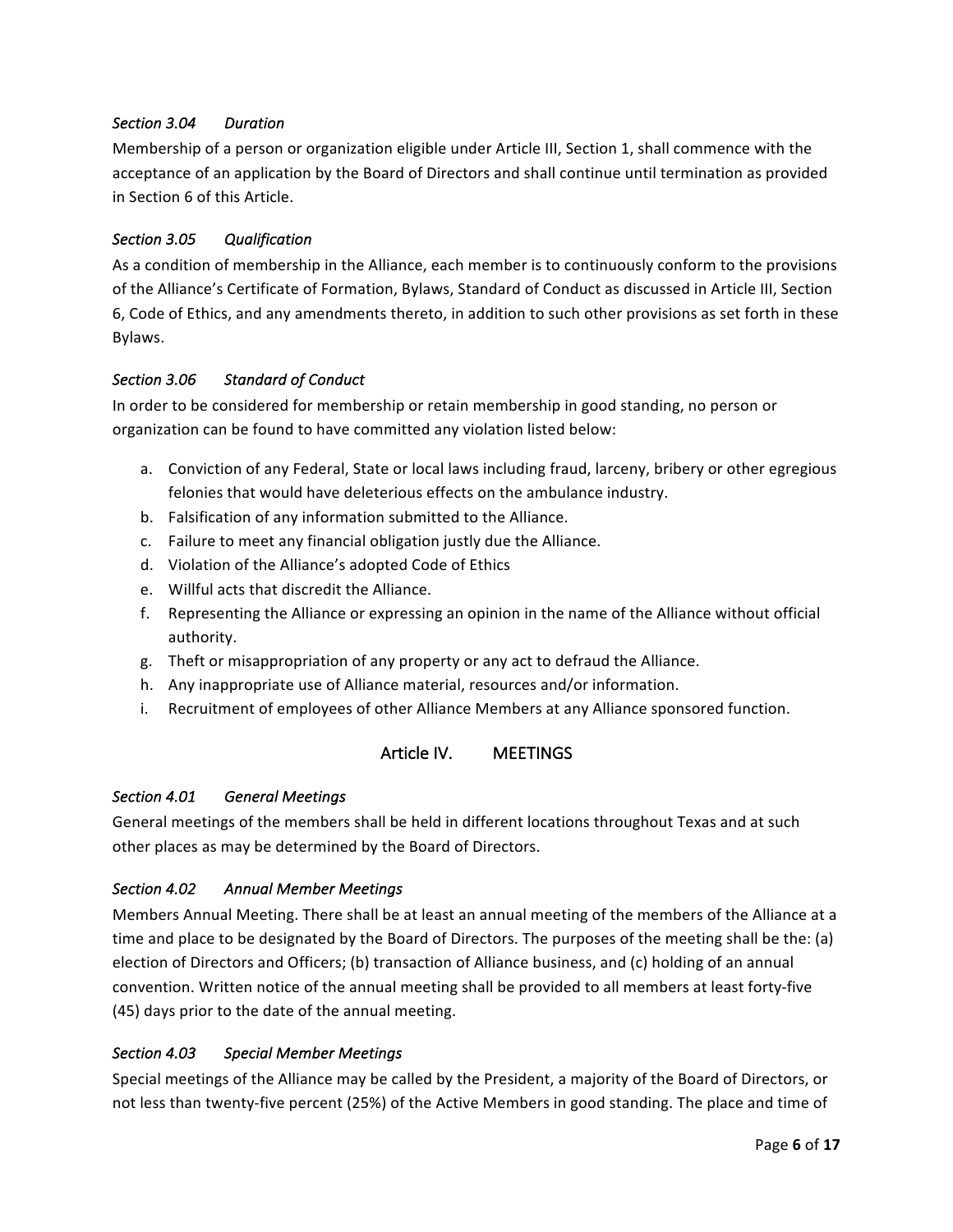such meetings are to be designated by the President of the Alliance. The business to be transacted at such meetings shall be stated in the notice thereof and no other business may be considered at that time. The calling of a regular meeting shall not limit the business to be considered at such meeting.

# *Section 4.04 Board of Directors Annual Meetings*

The Board of Directors shall hold at least one (1) regular meeting each calendar quarter to conduct the business of the Alliance at times and places to be designated by the Board of Directors. At least thirty (30) days advance notice shall be provided to all Directors in advance of a regular meeting. The Board of Directors may establish a schedule of regular meetings at more frequent intervals, if necessary. Directors may participate in a regular meeting through the use of conference telephone or similar communications equipment so long as all members participating in such meeting can hear one another. Participating in a regular meeting by this means constitutes presence at such meeting.

## *Section 4.05 Board of Directors Special Meetings*

A special meeting may be called by either the President, a majority of the Board of Directors, or at least five percent (5%) of the Active Members, provided that written notice has been sent by the Secretary to all members in good standing not less than twenty (20) and not more than sixty (60) days prior to the date of such special meeting. Only those issues set forth in the notice of special meeting may be considered for action and no other business may be conducted at any special meeting. Directors may participate in a special meeting through the use of conference telephone or similar communications equipment so long as all members participating in such meeting can hear one another. Participating in a special meeting by this means constitutes presence at such meeting.

The time and place of the meetings shall be determined by the President, or in the case of a special meeting, as specified by the notice of the meeting.

## Section 4.06 **Emergency Meetings of the Board of Directors**

Emergency sessions of the Board of Directors may be called by the President or a majority of the Board of Directors. Emergency sessions may discuss only those urgent matters which time precludes the calling of a special meeting. Reasonable efforts shall be made to provide advance notice for emergency sessions, if possible.

Only those issues pertinent to the urgent matters may be considered by the Board of Directors and no other action may be taken.

Only a two-thirds (2/3) affirmative vote of a quorum of the Board of Directors may pass any action of the Board of Directors when in emergency session

The Board of Directors shall issue member communications specifying the reason for the emergency session and detailing all actions taken within five (5) business days from the date of the emergency session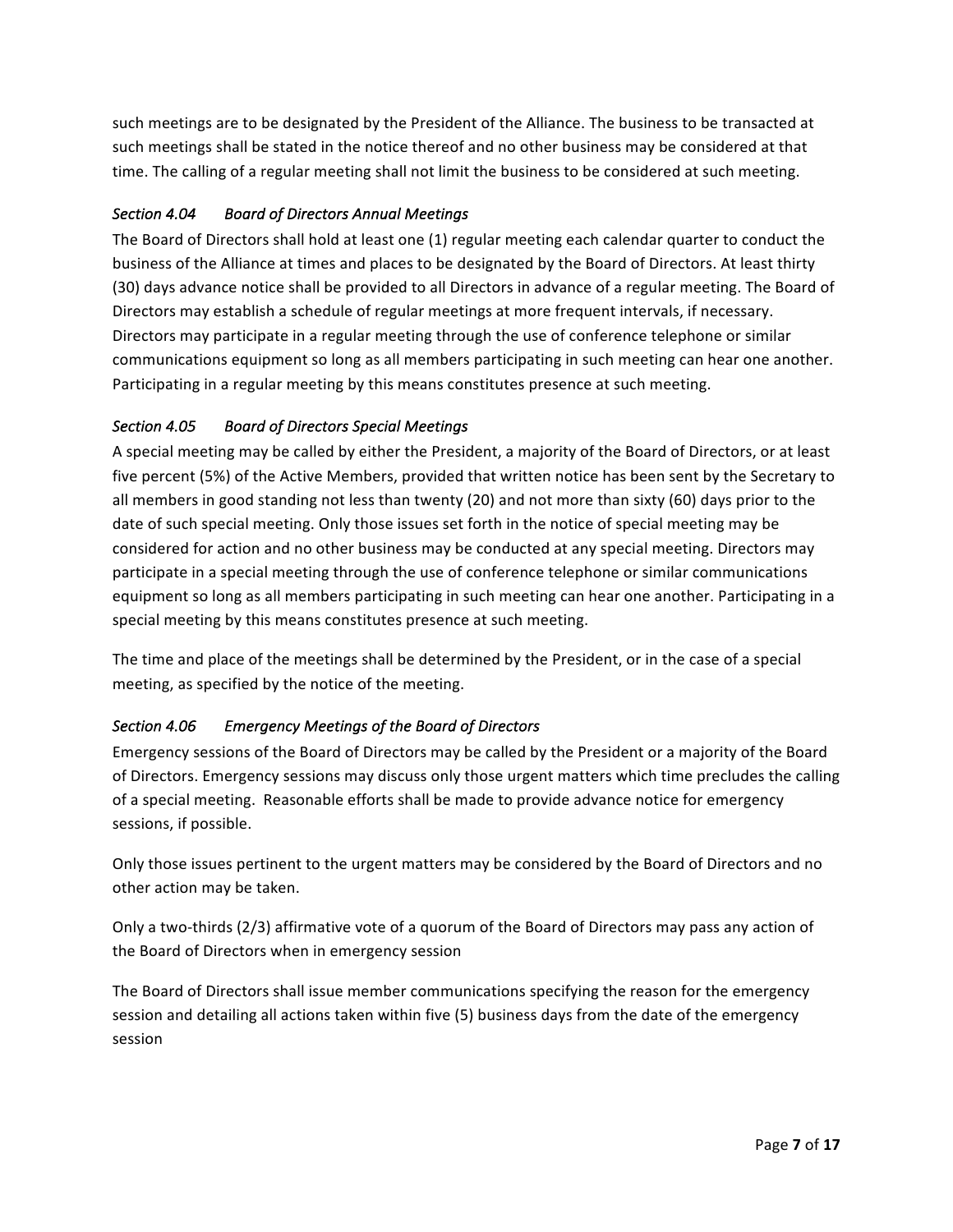Members of the Board of Directors may participate in a meeting through the use of conference telephone or similar communications equipment so long as all members participating in such meeting can hear one another. Participating in a meeting by this means constitutes presence at such meeting.

## *Section 4.07 Notices*

Notices of all regular and special meetings, stating the time and place of such meetings shall be issued to all members at least fifteen (15) business days prior to the date thereof. Notices may be made in written or electronic format, or other format as determined appropriate by the President or Board of Directors.

### *Section 4.08 Quorum*

A quorum for the annual or special meetings of the membership shall consist of the number of Active Members who attend a duly called and noticed meeting. At a minimum, this shall consist of not less than ten percent (10%) of the Active Members.

A quorum of the Board of Directors shall consist of a simple majority of the members of the Board.

### Section 4.09 **Rules** and Procedures

Robert's Rules of Order, latest version, or other agreed upon meeting governance process shall govern the conduct of all meetings of the Alliance, provided that they do not conflict with these by-laws and any amendments thereto.

### Section 4.10 Meetings by Conference Calls or Other Electronic Media

One or more persons may participate in a meeting of the Board or of a committee of the Board by means of conference telephone or similar communications equipment by means of which all persons participating in the meeting can hear each other. Participation in a meeting pursuant to this section shall constitute presence in person at such meeting for establishing a quorum.

## Article V. BOARD OF DIRECTORS AND OFFICERS

### *Section 5.01 Eligibility*

The appointed designee for any Active Member agency who has been an Active Member for two (2) or more years shall be eligible for election to the Board of Directors or as an officer. The appointed designee must be a full time employee of the agency they represent at the time nominations are approved by the Board of Directors. Any person seeking election to the Board of Directors or as an Officer must disclose to the Board all EMS and ambulance providers in Texas with which they have any type of ownership, employment or fiduciary relationship. No organization shall be allowed to hold more than one board seat. This applies to agencies, corporations and subsidiaries of those corporations.

## **Section 5.02 Number and Composition**

There will be thirteen [13] members of the Board of Directors. They shall be the President, the President-Elect, One (1) At-Large Board Members and Ten (10) Board members (one each) from the following provider types: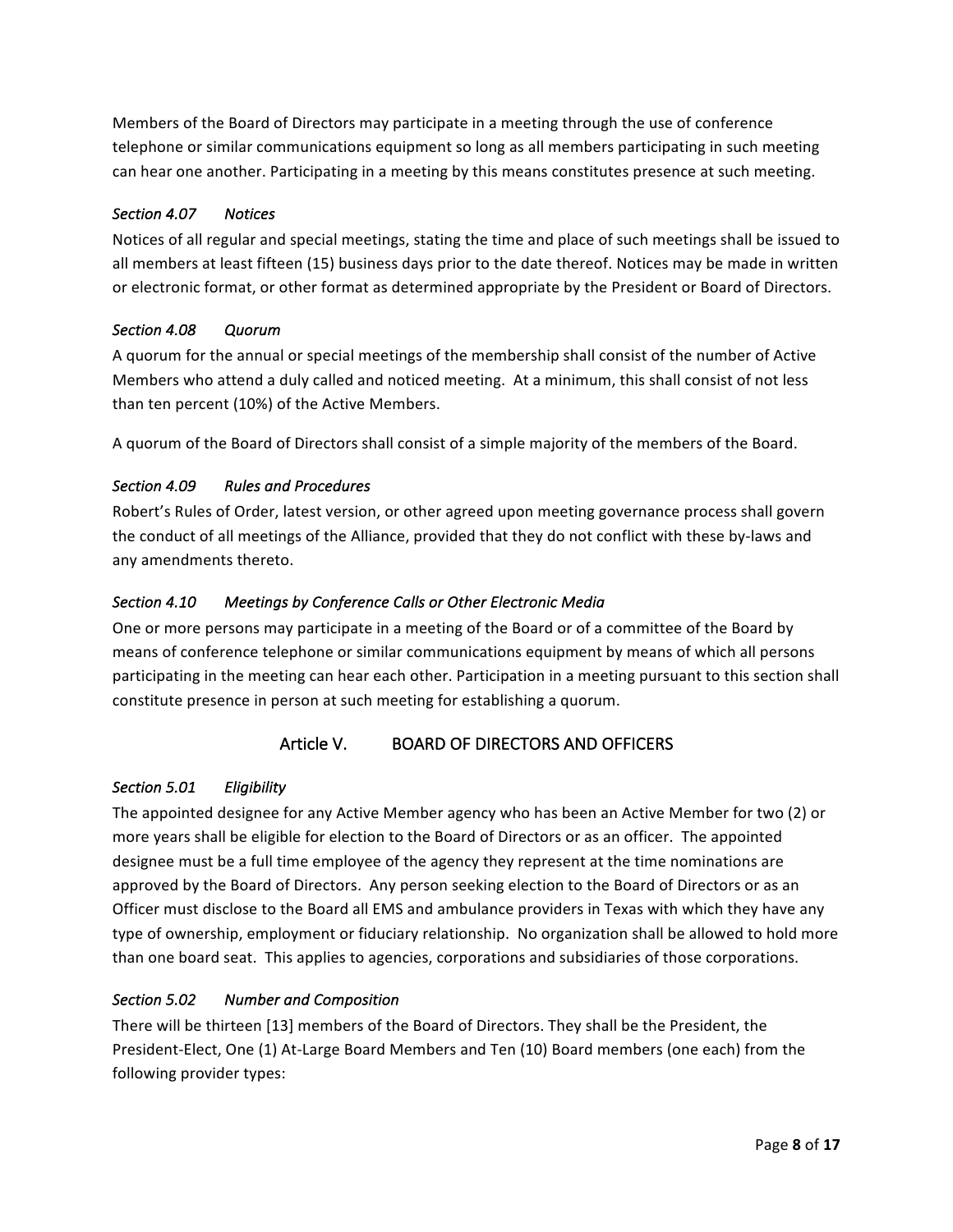- a. Private Provider Small (1-5 licensed ambulances)
- b. Private Provider Medium (6-15 licensed ambulances)
- c. Private Provider Large (> 15 licensed ambulances)
- d. Not for Profit Private provider
- e. Fire-Based Providers Small (<10 licensed ambulances)
- f. Fire-Based Providers Large (10 or more licensed ambulances)
- g. Government Provider Non-Fire Small (<10 licensed ambulances)
- h. Government Provider Non-Fire Large (10 or more licensed ambulances)
- i. Hospital-Based Provider Small (<10 licensed ambulances)
- j. Hospital-Based Provider Large (10 or more licensed ambulances)

The Immediate Past President shall be an Ex-Officio member of the Board. The President, President-Elect, and "At Large" Directors shall be elected by the general membership. The President of the Alliance shall be considered the chairperson presiding over the Board. No two offices shall be held by the same person.

This Section 5.02 of the Alliance By-laws shall be reviewed every five years at a minimum to ensure that the Board of Director positions appropriately reflect the status of the EMS and ambulance industry in Texas and of the Alliance.

### *Section 5.03 Terms of Office*

- a. Directors other than the President, President-Elect and Immediate Past President shall serve staggered three [3] year terms. For the initial term, all Designated Directors shall be elected at the general membership meeting with four [4] Designated Directors serving an initial one year term, four [4] Designated Directors serving an initial two year term and three [3] Designated Directors serving a three year term.
- b. At the initial Board of Directors election, if any designated provider type position does not have at least two active, in good standing members, that Board position will automatically be assigned one of the initial one-year terms. This initial designated position(s) will be an "at-large" position within the entire designated provider type and candidates can come from any size provider of that type and will be elected by the entire provider type group regardless of size of provider.
- c. The President-Elect shall be elected by the Active Members to a two year term. All candidates for the President-Elect must meet the qualifications of Active Member and Board Member and must currently be serving one of the positions on the Board when nominated and elected. If the President-Elect candidate is successfully elected to the President-Elect position, they will immediately surrender their Board seat which will be filled by a special election. If the President-Elect Candidate is unsuccessful, they can continue to serve out their Board member term.
- d. The President-Elect shall serve one [1] two [2] year term and then serve one [1] two [2] year term as President, then serve one [1] two [2] year term as Immediate Past President.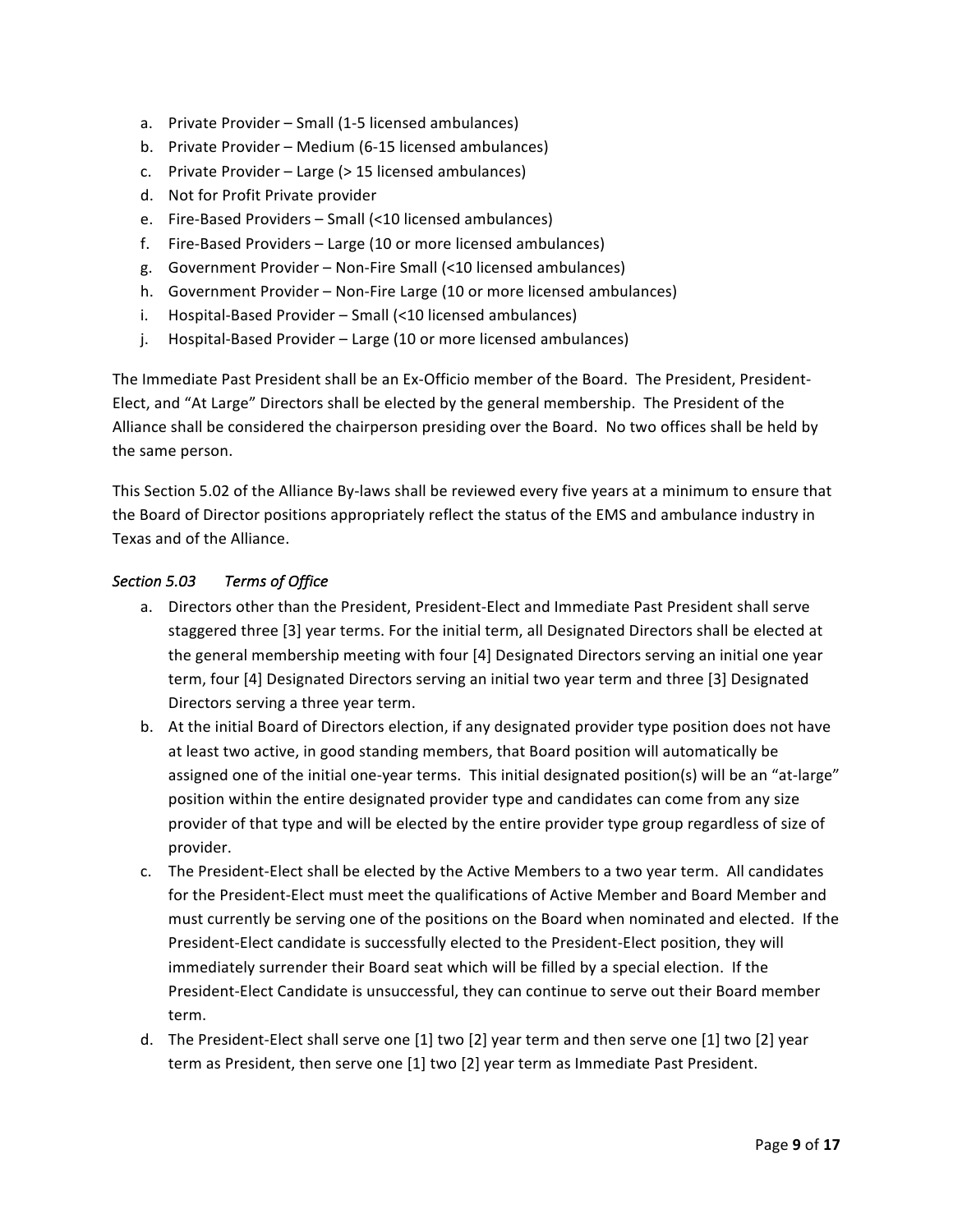- e. The Secretary and Treasurer will be elected by the Board of Directors to a two-year term. All candidates for both positions must meet the qualifications of Active Member and Board Member and must currently be serving one of the positions on the Board when nominated and elected. The Secretary and Treasurer will continue to serve in their Designated Director position while serving as the Secretary or Treasurer.
- f. All Directors and Officer positions are filled by the person elected into that place, not the agency they are employed by. Any change in employment status by an Officer or Director will be handled according to Section 5.04(b).

### *Section 5.04 Attendance*

Any Director who is absent from two [2] consecutive regular meetings of the Board of Directors without adequate cause as determined by the Board of Directors may be regarded as thereby resigning from the Board, subject to review by the Board of Directors. Any Director that misses fifty percent [50%] of the meetings in a calendar year will be deemed resigned from the Board subject to review of the Board.

Directors who are no longer actively associated with an Active Member, or who have retired, shall be regarded thereby as resigning from the Board or upon a vote of the Board of Directors, a Director would be allowed to complete his or her term in office

### *Section 5.05 Vacancies*

A vacancy of an officer or Director on the Board of Directors shall be filled by conducting a special election of the Alliance in accordance with the by-laws with the exception of the President who shall be automatically replaced by the President-Elect who will fulfill the replaced President's term and then serve his two-year term as President. A vacancy in the position of President-Elect will require a new election for this position at the time of the next regular election of the Alliance. The newly elected President-Elect will fulfill the previous President-Elect's term and/or his regular two year term as President-Elect before assuming the role of President.

### *Section 5.06 Powers and Duties*

- a. All the powers of the Alliance are vested in and shall be exercised by the Officers and Board of Directors unless otherwise prescribed by statute or these bylaws.
	- i. President. The President shall be considered the chief executive officer of the Alliance and the Chairperson of the Board of Directors retaining such privileges to call executive sessions of the Board and direct the affairs of the Alliance between meetings. The President shall, subject to the approval of the Board of Directors, appoint the chairperson of all committees. S/he shall preside at all meetings of the Board of Directors and of the members. He/she shall be a non-voting ex-officio member of all standing committees of this Alliance, except the Nominating Committee.
	- ii. President Elect. The President-elect shall perform the duties of the President during the President's absence or inability to act and shall perform such other duties as may be assigned by the Board of Directors. The President Elect shall automatically succeed to the Presidency without election.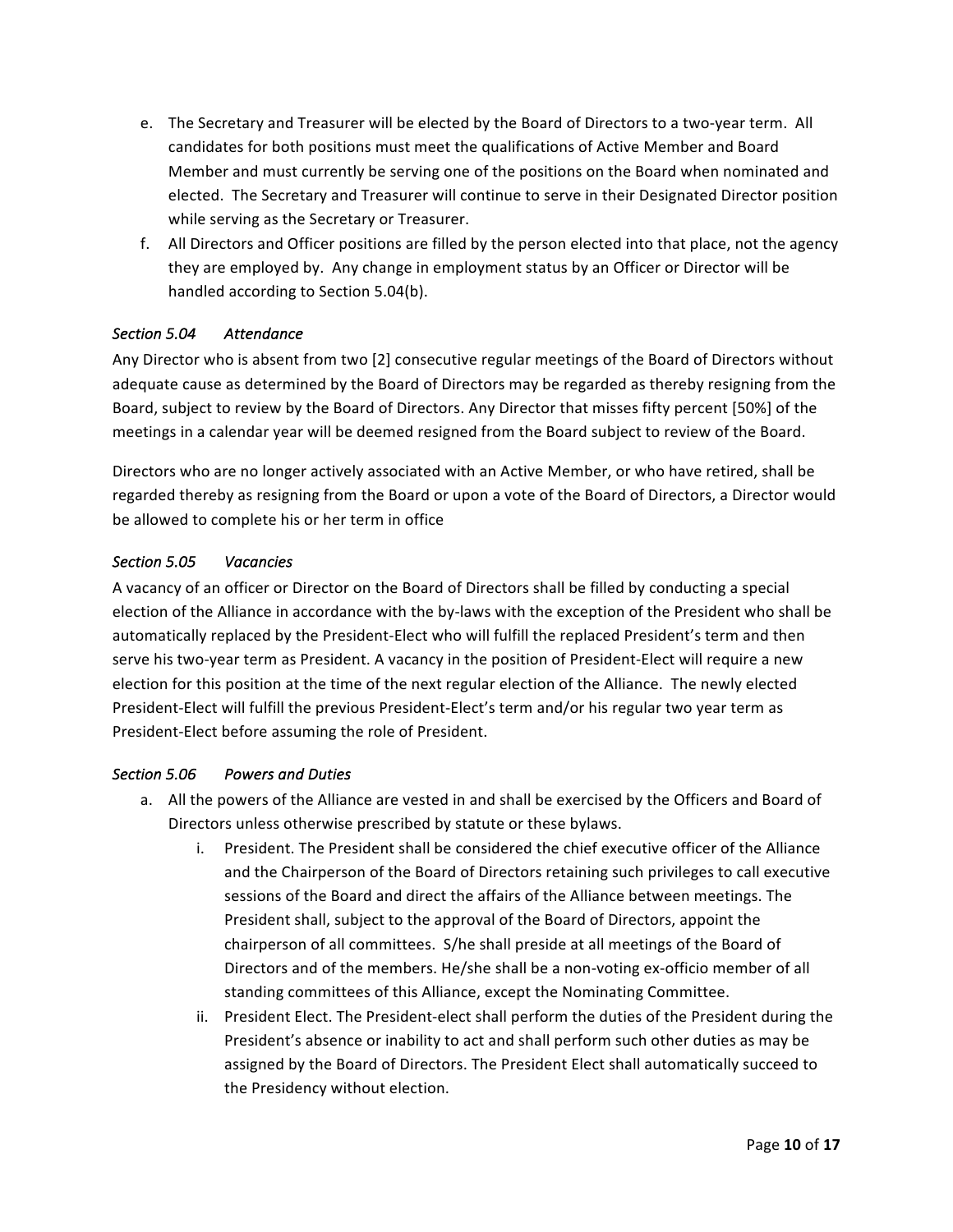- iii. Immediate Past President. The Immediate Past President shall serve as an ex officio member of the Board of Directors and will perform whatever duties are assigned to him/her by the President or Board of Directors.
- iv. Secretary. The Secretary or his/her designee shall keep or cause to be kept all corporate records and a current membership roster. The Secretary or his/her designee shall also see that notices of meetings are appropriately sent in accordance with these bylaws. The Secretary shall in general perform all duties incident to the office of Secretary and any other duties as may be assigned by the President or Board of Directors. The Secretary or his/her designee shall keep or cause to be kept, a minute book which shall contain:
	- 1. The record of all meetings of the Board of Directors including: date, place, those attending, the proceedings thereof signed by the Secretary of the Alliance and a copy of the notice of the meeting and when and how given.
	- 2. The record of all meetings of the membership including date, place, members present and the proceedings thereof signed by the Secretary of the Alliance and a copy of the notice of the meeting and when and how given.
	- 3. A copy of the articles of incorporation and all amendments thereof.
- v. Treasurer. The Treasurer shall have or cause to have custody of all monies and securities of the Alliance shall keep regular books of account and in general shall perform all duties as may be assigned by the President and Board of Directors. The Treasurer shall be responsible for the deposit of monetary assets to the credit of the Alliance in a depository designated by the Board of Directors and shall be responsible for the disbursements of the funds of the Alliance as authorized by the Board of Directors. The Treasurer must provide a report of all disbursements at the annual meeting.
- b. Board of Directors. The Board of Directors shall have and exercise all lawful powers and duties necessary for the proper conduct and administration of the affairs of the Alliance, and shall also have such powers and duties including, but not limited to, the following:
	- i. To set and establish general policies and to promulgate directives and programs to effectuate those policies for the operation, maintenance and betterment of the Alliance.
	- ii. To oversee the general affairs of the Alliance.
	- iii. To adopt and approve an operating budget for the Alliance each fiscal year and to establish and fix the membership dues for each class of member.
	- iv. To adjust or increase the amount of any such dues and to levy and collect in addition hereto, special assessments in such amounts as the Board may deem necessary to meet the financial requirements of the Alliance.
	- v. To establish procedures for elections, special elections and qualifications for organizations designees.
	- vi. To purchase or arrange for such services, machinery, equipment, materials, and supplies as in the opinion of the Board of Directors may from time to time be necessary for the proper operation and maintenance of the Alliance.
	- vii. To contract, employ or retain professional services and to fix their compensation whenever such professional advice or services may be deemed necessary by the Board.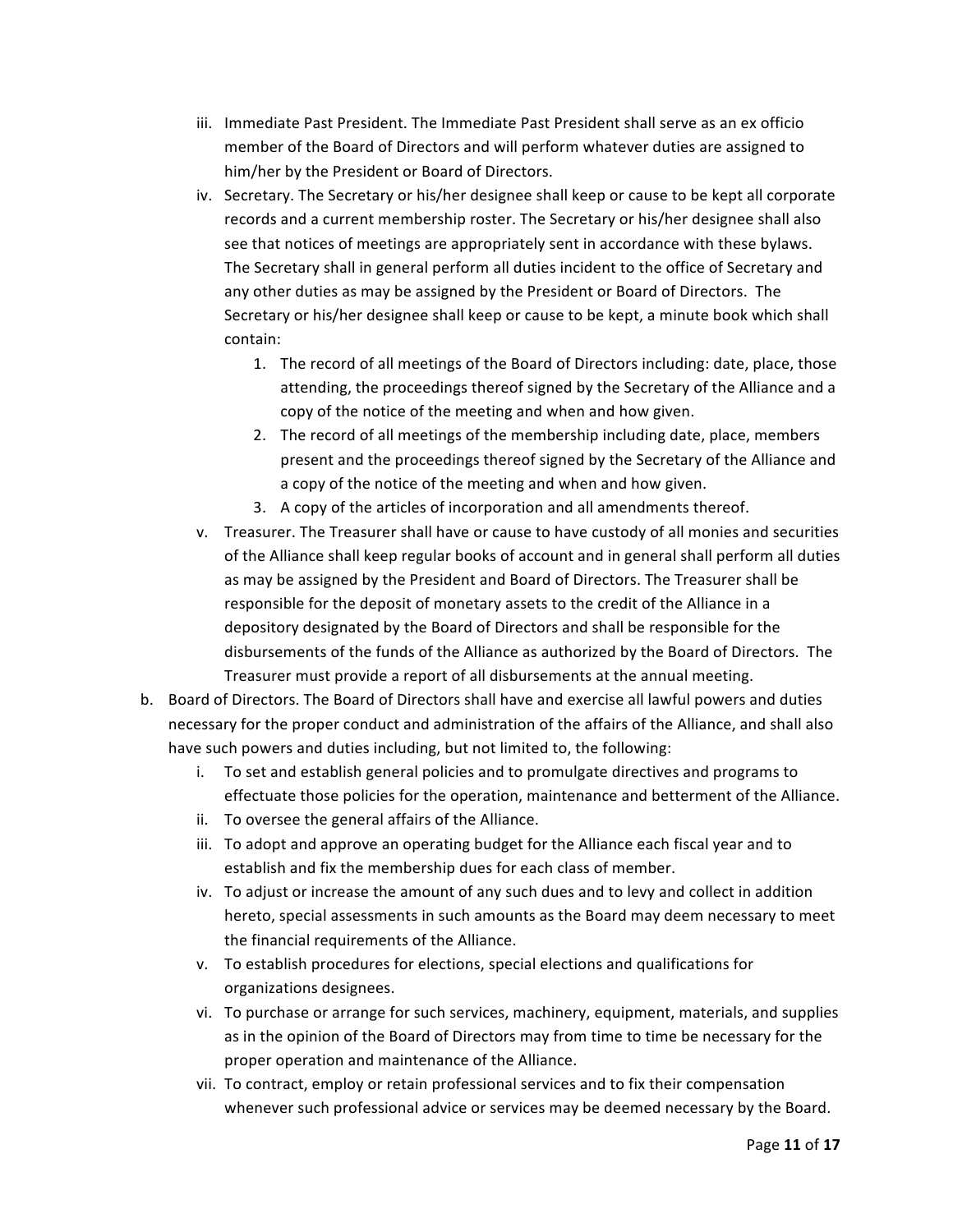- viii. To cause such operating accounts and escrow and other accounts, if any, to be established and opened by the Treasurer.
- ix. To make and enforce compliance with such reasonable rules and regulations relative to the affairs of the Alliance and to amend the same from time to time, when approved by appropriate resolutions.
- x. To take such other actions and approve such expenditures as it deems to be in the best interest of the Alliance or its members.

## Section 5.07 *Effective Date of Office*

Newly elected Officers and Directors shall assume positions immediately following the close of the general membership meeting in which they were elected.

## *Section 5.08 Policy Decisions*

An affirmative vote of a majority of the Board of Directors present and voting at any regular meeting shall be required to approve any issues or items properly brought before the Board of Directors.

### Section 5.09 Referendum

The Board of Directors may refer any question to the Active Members for decision by the written ballot. In each case, the Secretary shall define the question and the effect of "aye" or "nay" votes. Proponent and opponent statements, if available, will be furnished. A majority vote of respondents shall determine the issue.

### *Section 5.10 Compensation*

Officers and the Board of Directors shall receive no compensation for their services unless authorized by the Active Membership. The Alliance shall make no loans to any Officer or Director, nor shall it guarantee the obligations of any Officer or Director. Reimbursement for expenses incurred on behalf of the Alliance will be reimbursed as finances of the Alliance permit. The Board of Directors shall establish the limits of reimbursement.

### *Section 5.11 Board Member Conduct*

Board members shall agree that decisions made by the Alliance are the final decision of the Alliance and Board Members shall refrain from communicating or taking a position that is contrary to the official decision of the Alliance when actually representing the Alliance or when it could reasonably be construed by non-Alliance individuals that the Board Member is representing the Alliance. This tenet of the By-Laws is not meant to preclude a Board Member from adequately and appropriately fulfilling the function assigned by their agency or to preclude a Board Member from representing and protecting the needs of their agency. Potential conflicts in this area should be shared with the President as soon as it is known a potential conflict exists. If the President has a conflict, that should be shared with the President-Elect.

## *Section 5.12 Board Member Removal*

Officers may be removed by any Annual or Special Meeting of the Active Membership by the affirmative vote of two-thirds [2/3] of all Active Members whenever in their judgment the best interests of the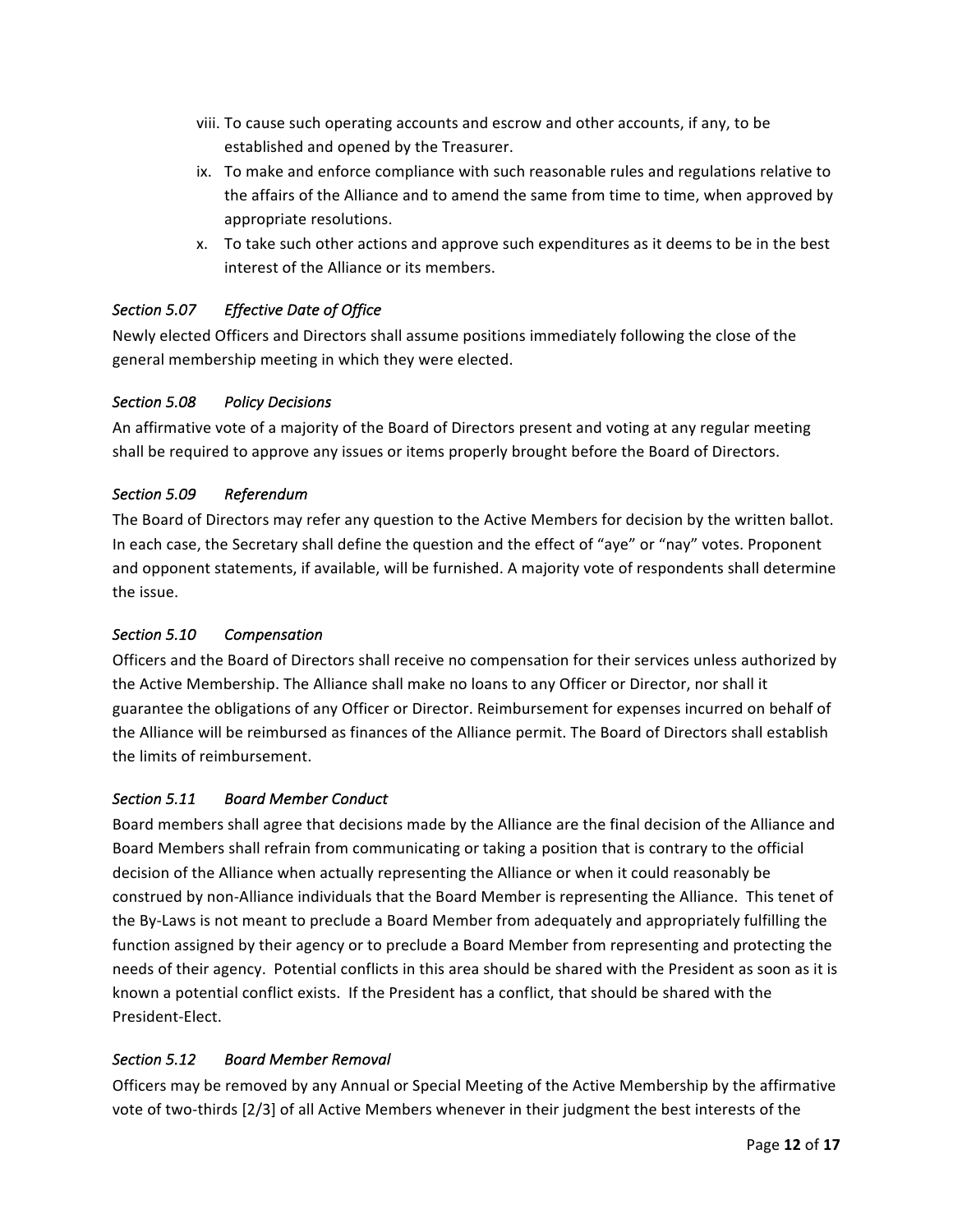Alliance will be served thereby. Members must be notified thirty [30] days in advance that this item will appear on the agenda.

# Section 5.13 **Exempt Activities.**

Notwithstanding any other provision of these Bylaws, no Board member, officer, employee, or representative of the Corporation shall take any action or carry on any activity by or on behalf of the Corporation which is not permitted to be taken or carried on by an organization exempt from federal income taxation under sections  $501(a)$  and  $501(c)(3)$  of the Code and its regulations as they now exist or as they may hereafter be amended, or by an organization contributions to which are deductible under section  $170(a)(1)$  of the Code and its regulations as they now exist or as they may hereafter be amended, by virtue of being charitable contributions as defined in section  $170(c)(2)$  of the Code and its regulations as they now exist or as they may hereafter be amended.

## *Section 5.14 Ex-Officio Board Members*

In addition to the regular members of the Board, representatives of such other organizations or individuals as the Board may deem advisable to elect shall be Ex-Officio Board Members, but shall not have voting power, shall not count as one of the regular Board members, and shall not be eligible for office.

# Article VI. COMMITTEES

# *Section 6.01 Appointments*

The President shall confirm appointment and replacements of the committees with the approval of the Board of Directors, except as otherwise provided.

## *Section 6.02 Membership Committee*

A Membership Committee shall be appointed by the President subject to the approval of the Board of Directors. Membership on this Committee shall be determined annually. The Membership Committee's function will be to evaluate every application for membership of all types and make recommendations to the Board of Directors at each Regular Board of Director's Meeting regarding approval or disapproval of membership applicants. Recommendations will be based upon the qualifications of the member candidates as set aside in the By-laws and rules and procedures developed by the Board of Directors.

The Membership Committee shall be made up of at least one Designated Director representing Private, Fire-Based, Government non-Fire Based and Hospital as well as volunteer Active Members that have diverse representation.

## *Section 6.03 Nominating Committee*

A Nominating Committee shall be appointed by the President subject to the approval of the Board of Directors not less than ninety [90] days prior to the annual election. The Nominating Committee will consider any names submitted by the Active Membership as potential candidates for the proposed slate and will certify each nominee's eligibility for the office he/she will fill. The Committee shall insure that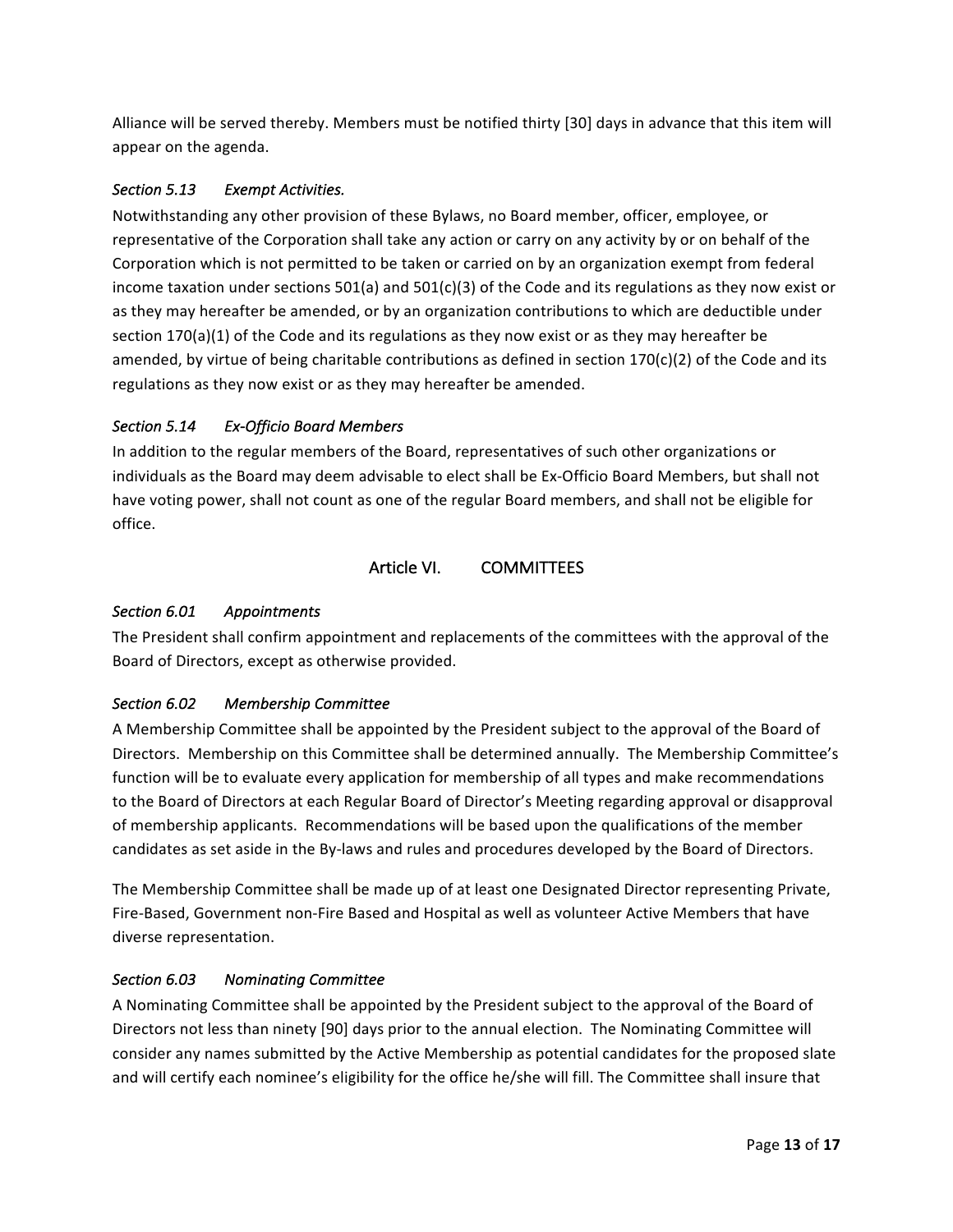there are candidates for all offices and board positions without any limit to the number of candidates per office.

At either a regular or special meeting of the Board of Directors, the Chairperson of the Nominating Committee shall present to the Board a slate of candidates that have been certified as eligible by the Committee. Once approved by the Board of Directors, no other nominations will be allowed.

# *Section 6.04 Legislative Committee*

The Board of Directors, including the Officers of the Alliance, shall serve as the Legislative Committee of the Alliance. The Legislative Committee will monitor state and national legislative activities and guide the activities of the Alliance on legislative initiatives that affect the members of the Alliance.

### *Section 6.05 Ethics Committee*

Volunteers from the Active Membership will be selected to serve on the Ethics Committee. Membership on this committee will be determined annually.

### *Section 6.06 Reimbursement Committee*

Volunteers from the Active Membership will be selected to serve on the Reimbursement Committee. Membership on this committee will be determined annually. The Reimbursement Committee shall work with payers to represent the interests of the Alliance membership on matters of reimbursement and fees for services provided.

### *Section 6.07 AD HOC Committees*

The President may appoint special committees to address specific needs of the Alliance as may be required from time to time.

## Article VII. ELECTIONS

### *Section 7.01 Elections*

- a. Voting shall be on-line or in person at the Annual Meeting.
- b. Members in each membership category as described in Section 5.1 shall elect the Director to represent them on the Board of Directors.
- c. At-Large Board Members shall be elected by a plurality vote.
- d. A plurality vote shall be required for the election of the President and President-Elect and must be done in accordance with these by-laws.

### *Section 7.02 Ballots*

- a. Ballots must be fully and completely executed and shall comply with all of the requirements set forth on the ballots. Any ballot that is not fully completed will not be used in the tabulation of votes. Votes shall be for properly nominated candidates.
- b. On-line voting will open not less than 7 days nor more than 21 days prior to the Membership Meeting where an election will be held.
- c. On-line voting will close 24 hours prior to the scheduled start time of the Membership Meeting.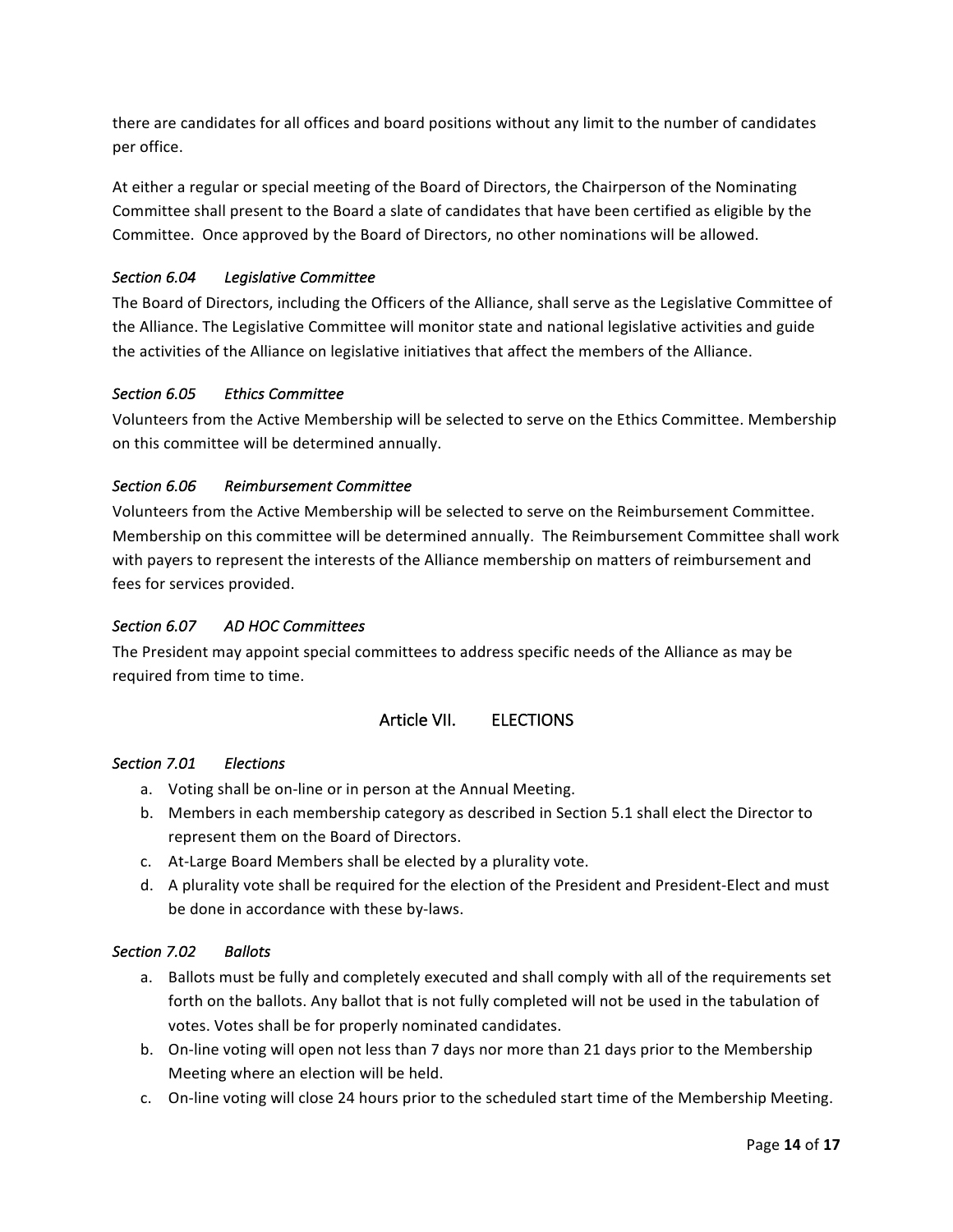- d. In person voting will be done by written ballot during the Membership Meeting. Each Active Member's official designee that has not yet voted will be allowed to sign out one ballot when voting begins. Ballots must be completed in accordance with Section 7.2.1. All ballots will be turned in at or before the end of voting is called.
- e. On-line Ballots shall be kept sealed until after In person voting is complete at which time the Nominating Committee, the Secretary and the Executive Director shall tabulate the ballot results. Results of the elections will be announced at the end of the Membership Meeting; and
- f. All ballots shall be destroyed.
- g. If a Write-In Candidate is duly elected, that candidate must meet all qualifications as a Board member and must be vetted by the Nominations Committee. If the Write-In Candidate does not meet qualifications, a special election will be held to fill this seat as directed in these By-Laws.

### *Section 7.03 Special Elections*

- a. In the event of a tie vote, if a write-in candidate was disqualified, or in the event of a vacancy in any directorship position, with the exception of the vacancy of the position of President, which vacancy automatically shall be filled by the President Elect, the Nominating Committee will conduct a special election.
- b. Within two (2) weeks of the tie or vacancy, the Nominating Committee will distribute a Call for Nominations to the Active Members
- c. Candidates for the vacancies will be given not less than fifteen (15) business days to file nomination forms
- d. The slate of candidates for the vacancy must be certified by the Nominating Committee, and must be ratified by the Board of Directors by written consent
- e. The election will be held according to Section 7.2 above. If no Membership Meeting will be held for in-person voting, all voting will be conducted on-line.
- f. Ballots must be kept sealed until the day of the counting of the ballots. Ballots shall be tabulated by the Nominating Committee and Board of Directors with no fewer than two (2) members of the Nominating Committee and 2 Board Members participating. Results of the elections will be announced in a Member Advisory on the day the ballots are opened
- g. Newly elected Directors and/or Officers shall assume their positions immediately following the announcement of the election results.

## Article VIII. GENERAL PROVISIONS

### *Section 8.01 Fiscal Year*

The fiscal year of the Alliance shall be the calendar year.

### *Section 8.02 Commitments*

No member of the Alliance shall make financial or policy commitments in the name of the Alliance except as authorized by the Board of Directors.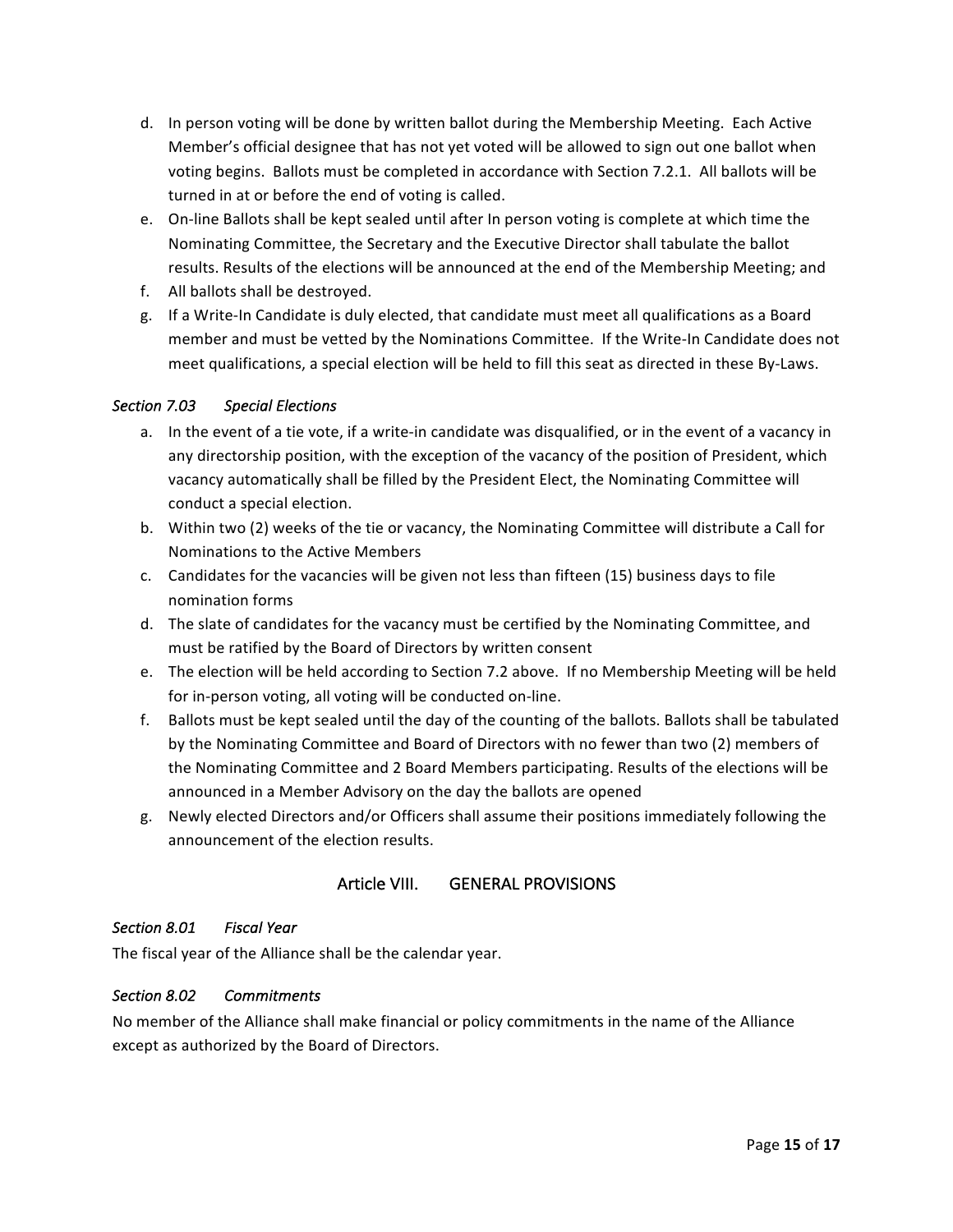### *Section 8.03 Audit*

There shall be an annual review of the finances of the Alliance by an independent certified public accountant.

### *Section 8.04 Dissolution*

In the event of the dissolution of the Alliance, the assets thereof, both real and personal, after provision for payment and discharge of all liabilities, shall not become the property of any member of the Alliance but shall be distributed to such organizations as are qualified as tax-exempt under Section 501 [c] [3] of the Internal Revenue Service code or the corresponding provisions of a future United States Internal Revenue Service Code. An affirmative vote of fifty-one percent [51%] of all Active Members shall be required for dissolution.

### *Section 8.05 Investments*

The Alliance shall have the right to retain all or any part of any property – real, personal, tangible, or intangible – acquired by it in whatever manner and pursuant to the direction and judgment of the Board, to invest and reinvest any funds held by it without being restricted to the class of investments available to trustees by law or any similar restriction.

### *Section 8.06 Execution of Documents*

Unless specifically authorized by the Board of Directors or as otherwise required by law, all final contracts, deeds, conveyances, leases, promissory notes, or legal written instruments executed in the name of and on behalf of the Alliance shall be signed and executed by the President (or such other person designated by the Board of Directors), pursuant to the general authorization of the Board. All conveyances of land by deed shall be signed by the President or two other members of the Board of Directors and must be approved by resolution of the Board of Directors.

### *Section 8.07 Disbursement of Funds*

Financial Transactions which have a value of \$1,000.00 or more shall require majority approval of the Board of Directors. In all other transactions, the Treasurer (or other Director or Officer approved by the majority of the Board of Directors) may dispense with the funds of the Alliance in accordance with the annual budget approved by the Board of Directors and the purposes of the Alliance as set out in the Certificate of Formation and these bylaws.

### Section 8.08 **Loans** to Management

The Alliance shall make no loans to any of its Directors or Officers.

### *Section 8.09 Dividends Prohibited*

A dividend may not be paid to, and no part of the income of this corporation may be distributed to, Members, Directors, or Officers of this corporation.

### Section 8.10 **Limits** on Political Activity

No substantial part of the activities of the Alliance shall be carrying on propaganda, or otherwise attempting to influence legislation (except as otherwise provided by Section 501(h) of the Internal